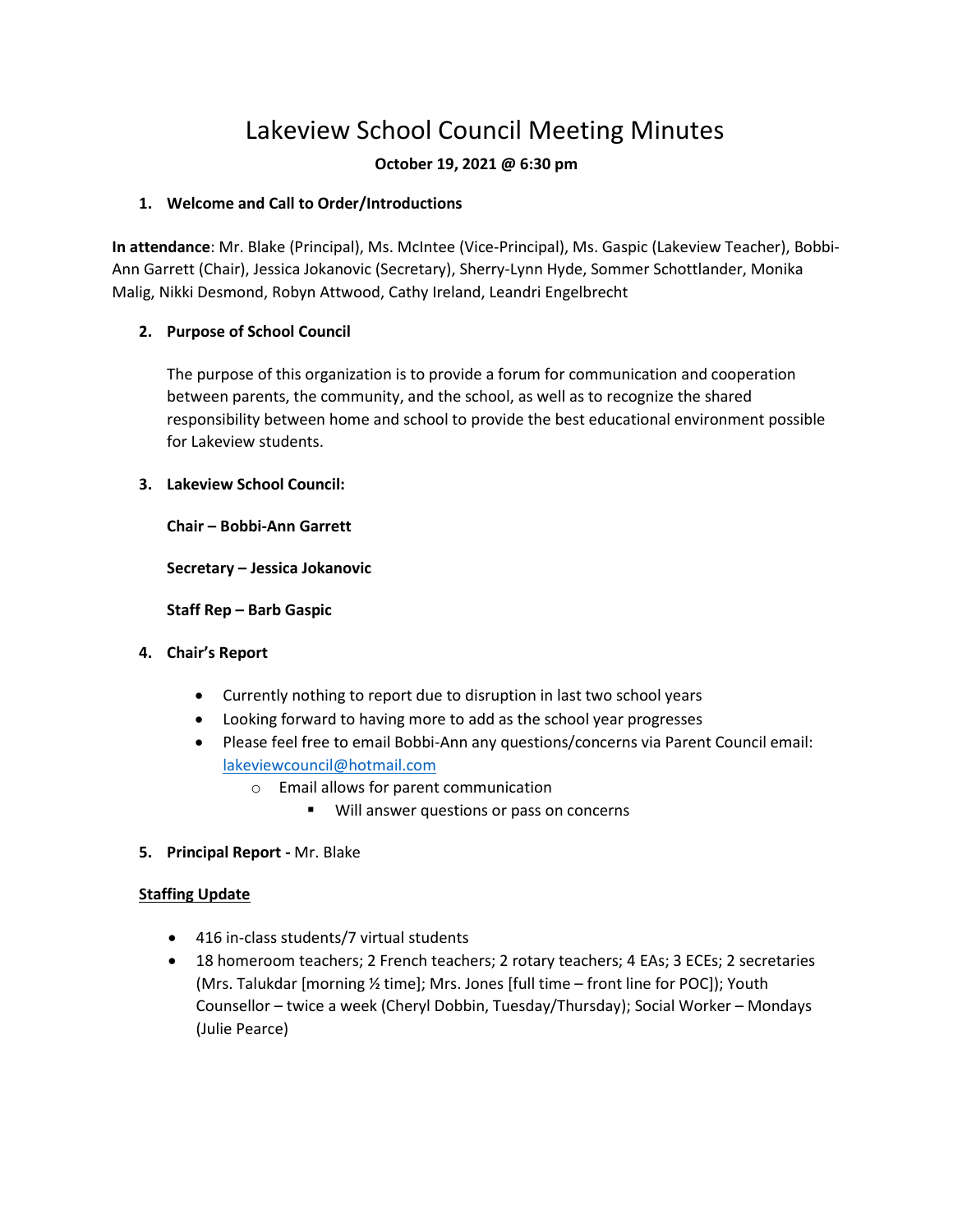### **Construction Update**

- 1.2 million dollar project complete with new ventilation system throughout the school; installed during the summer
- New roof installed over the summer/trim work completed October  $6<sup>th</sup>$
- Two additional water bottle filling stations have been installed (five in total)
- Two additional accessibility entrances/exits added (five in total)

### **Work to Be Completed**

- Correct the west gate on the kinder courtyard and backyard access
- Additional kinder courtyard to be added to the school backyard

## **COVID-19 Protocols**

- **NEW!!!** Daily elementary COVID-19 screening to be completed for EACH student EVERY DAY
- Updated school-screening released by the Ontario Government available here: <https://covid-19.ontario.ca/school-screening/>
- Students have been vigilant in wearing masks (grades 1-8)
- Enhanced cleaning protocols throughout the school; focusing on high touch points
- Increased signage strategically placed throughout the school to promote social distancing and safety measures
- Outside meeting places for cohorts being adhered to by students
- Increase in teachers utilizing outdoor learning
	- $\circ$  Students are reminded to dress for the weather to enable outdoor learning to continue successfully
- Parents are reminded to be socially distant when picking up their children

## **School Events**

- Successful first school event on Friday, September  $24<sup>th</sup>$  Terry Fox run/walk
	- o "Try for Terry" motto implemented
	- o Events led by grade eights
- September 29<sup>th</sup> Rowan's Law Day (concussion awareness)
	- o Students learned to recognize the signs/dangers of head injuries
	- o Students/staff wore purple to show support of this initiative
- September 30<sup>th</sup> Inaugural National Day of Truth and Reconciliation
	- o Students learned about residential schools and Indigenous culture through teacher directed lessons
	- $\circ$  Students wore orange in support of Orange Shirt Day Every Child Matters, originating from the story of Phyllis Webstad from the Stswecem'c Xgat'tem First Nation
- October  $8<sup>th</sup>$  Junior Fall Olympics (four classes participated)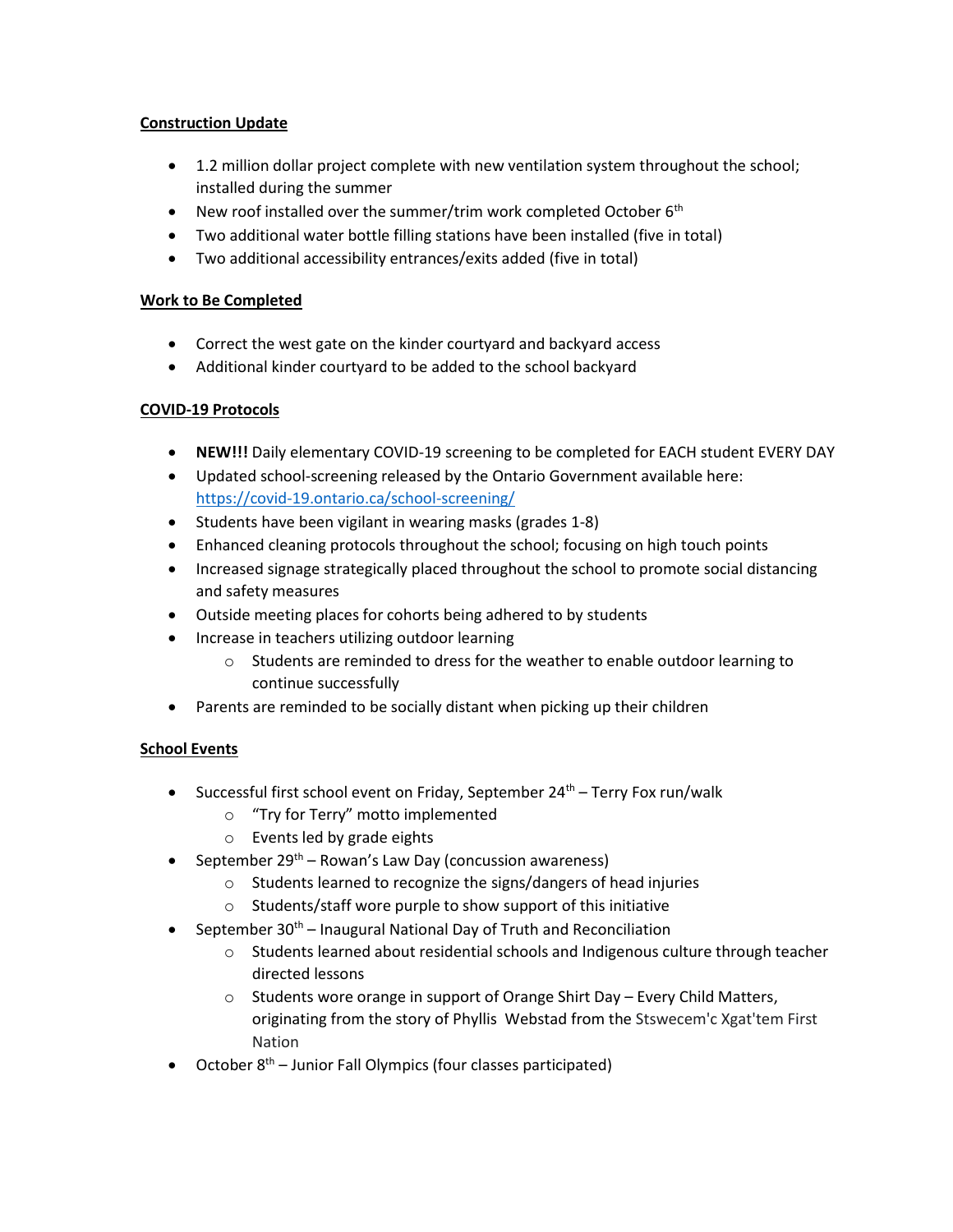### **Upcoming Events**

- October 29<sup>th</sup> Black and Orange/Halloween Costume Day
	- o Reminder that there is no outside shared food due to COVID regulations
	- $\circ$  Parents can send a special snack with their child (but only for their child and not for the class – even if individually packaged)
	- o Costumes must be comfortable enough to wear all day and be able to be independently taken off for washroom use
	- o No accessories or excessive gore
	- $\circ$  Parents are to not congregate outside, as before for Halloween Parade respect social distancing
	- o Teachers will share pictures via their D2L/Google classroom pages
- November  $4<sup>th</sup>$  Lakeview Picture Day (retake day TBD)
	- o Access photos online; order online (see email sent out by Ms. McIntee)
	- $\circ$  Class photo will be a composite of individual photos due to COVID-19 protocols
	- $\circ$  Graduating students will get an opportunity for graduation photos later in school year (date TBD)

#### **Progress Reports**

- November  $18<sup>th</sup>$  Progress Reports (1-8) and Communication of Learning (JK/SK) sent home
- Guardian/Teacher Interviews will be virtual via MS Teams or phone call the week of November 22<sup>nd</sup>
- Interviews times will be booked online over same portal as last year (School Appointments)
	- o Instructions for booking interviews will be sent out in November
- Guardian communications with staff:
	- o Staff are ready and willing to communicate about your student at any time
	- o Feel free to contact the school with any concerns
	- o There should be no surprises these are the 'next steps'
	- o Strongly suggest to opt for virtual vs phone
	- $\circ$  Progress reports are an opportunity to express what has been happening in the first few weeks of school- Leads into the Term One Report

#### **Clubs and Teams**

- Running Club (Gr.4-8)
	- o Started in October
	- o 60 students that run 3x/week
	- o Hoping to purchase shirts in future for their efforts
- Zumba (Gr.4-8)
	- o Started in October
	- o Lunch hour activity (2x/week)
	- o 20-35 participants
- Primary "Be Active" Club (Gr.1-3)
	- o Started in October
	- o Learning to choose safe play activities